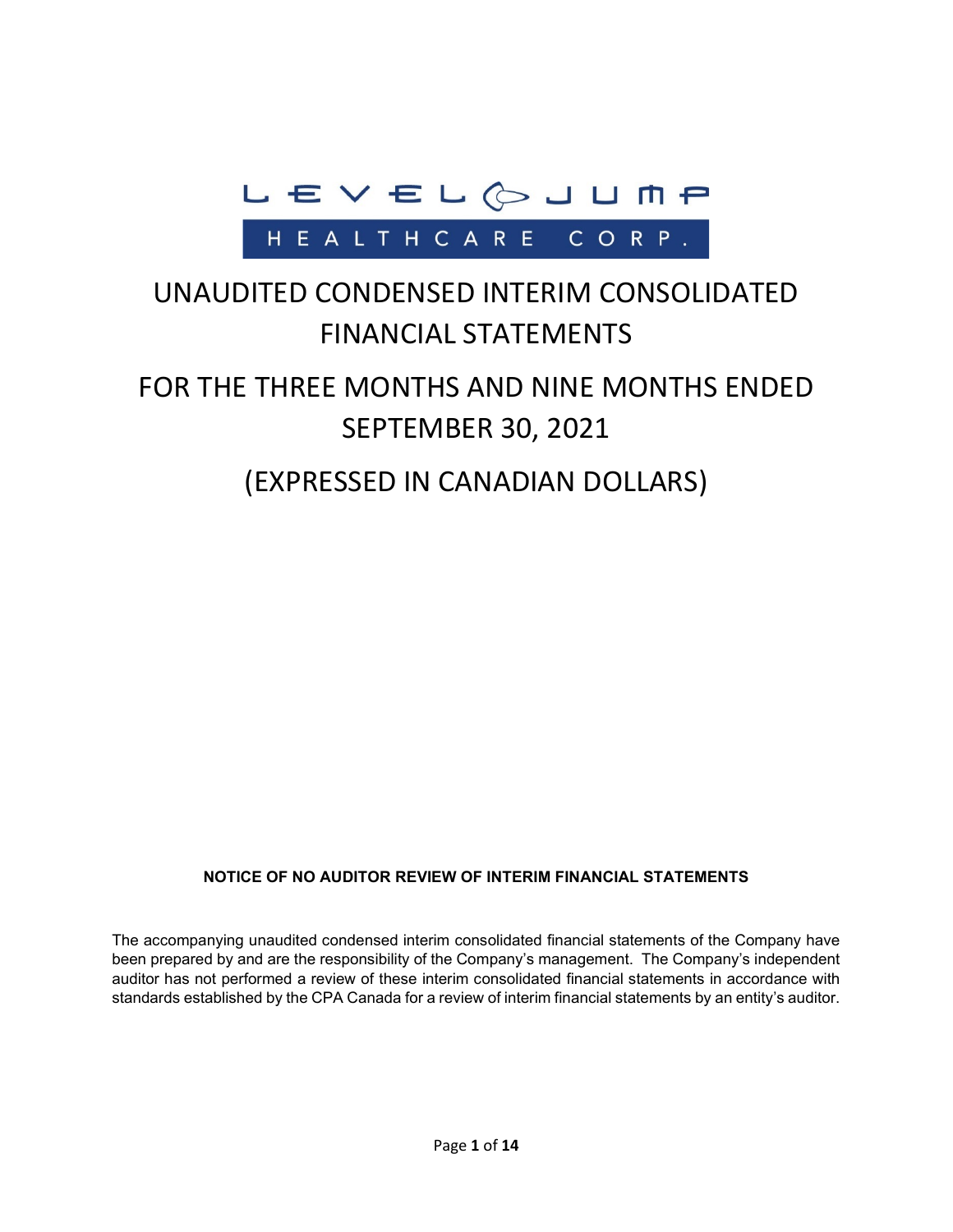#### Leveljump Healthcare Corp. Unaudited Condensed Interim Consolidated Statement of Financial Position (Expressed in Canadian Dollars)

|                                                   | As at |    | 30-Sep-21  | 31-Dec-20                 |
|---------------------------------------------------|-------|----|------------|---------------------------|
| <b>Assets</b>                                     |       |    |            |                           |
| <b>Current Assets</b>                             |       |    |            |                           |
| Cash and Cash Equivalents                         |       | s. | 1,147,544  | S.<br>905,546             |
| <b>Accounts Receivable</b>                        |       |    | 620,112    | 562,099                   |
| Investments                                       |       |    | 136,500    |                           |
| <b>Loans To Officers</b>                          |       |    | 373,021    |                           |
| Prepaid Expenses & Deposits                       |       |    | 171,580    | 366,028                   |
| <b>Receiver General</b>                           |       |    | 127,092    | 83,020                    |
| <b>Total Current Assets</b>                       |       |    | 2,575,849  | 1,916,694                 |
| Right-Of-Use-Assets (Note 5)                      |       |    | 26,159     | 50,706                    |
| <b>Total Other Current Asset</b>                  |       |    | 2,602,008  | 1,967,399                 |
| <b>Other Asset</b>                                |       |    |            |                           |
| Deposits - BXU                                    |       |    | 250,100    |                           |
| <b>Total Other Asset</b>                          |       |    | 250,100    |                           |
| <b>Total Assets</b>                               |       |    | 2,852,108  | 1,967,399                 |
|                                                   |       |    |            |                           |
| <b>Liabilities &amp; Equity</b>                   |       |    |            |                           |
| <b>Current Liabilities</b>                        |       |    |            |                           |
| <b>Accounts Payable &amp; Accrued Liabilities</b> |       |    | 729,329    | 1,006,949                 |
| Current Portion of Lease Liabilities (Note 8)     |       |    | 35,888     | 34,436                    |
| Due to Directors                                  |       |    | 694,150    | 340,114                   |
| Due to Related Party                              |       |    |            | 49,063                    |
| <b>Total Other Current Liability</b>              |       |    | 1,459,368  | 1,430,562                 |
| Long Term Liability                               |       |    |            |                           |
| Lease Liabilities                                 |       |    |            | 26,585                    |
| <b>Statute Barred Liabilities</b>                 |       |    | 222,327    | 123,152                   |
| Long Term-Debt (Note 7)                           |       |    |            | 60,000                    |
| <b>Total Long Term Liability</b>                  |       |    | 222,327    | 209,737                   |
| <b>Total Liabilities</b>                          |       |    | 1,681,695  | 1,640,299                 |
| <b>Equity</b>                                     |       |    |            |                           |
| <b>Common Share Capital</b>                       |       |    | 11,675,222 | 10,981,422                |
| <b>Contributed Surplus</b>                        |       |    | 3,612,906  | 1,758,253                 |
| <b>Deficit</b>                                    |       |    |            | (14,117,716) (12,412,575) |
| <b>Total Equity</b>                               |       |    | 1,170,412  | 327,100                   |
| <b>Total Liabilities &amp; Equity</b>             |       | s  | 2,852,108  | \$1,967,399               |

The accompanying notes are an integral part of these consolidated financial statements.

Nature of operations and going concern (Note 1) Subsequent events (Note 15)

Approved on behalf of the Board:

(Signed) "Robert Landau" Director

(Signed) "Mitch Geisler" Director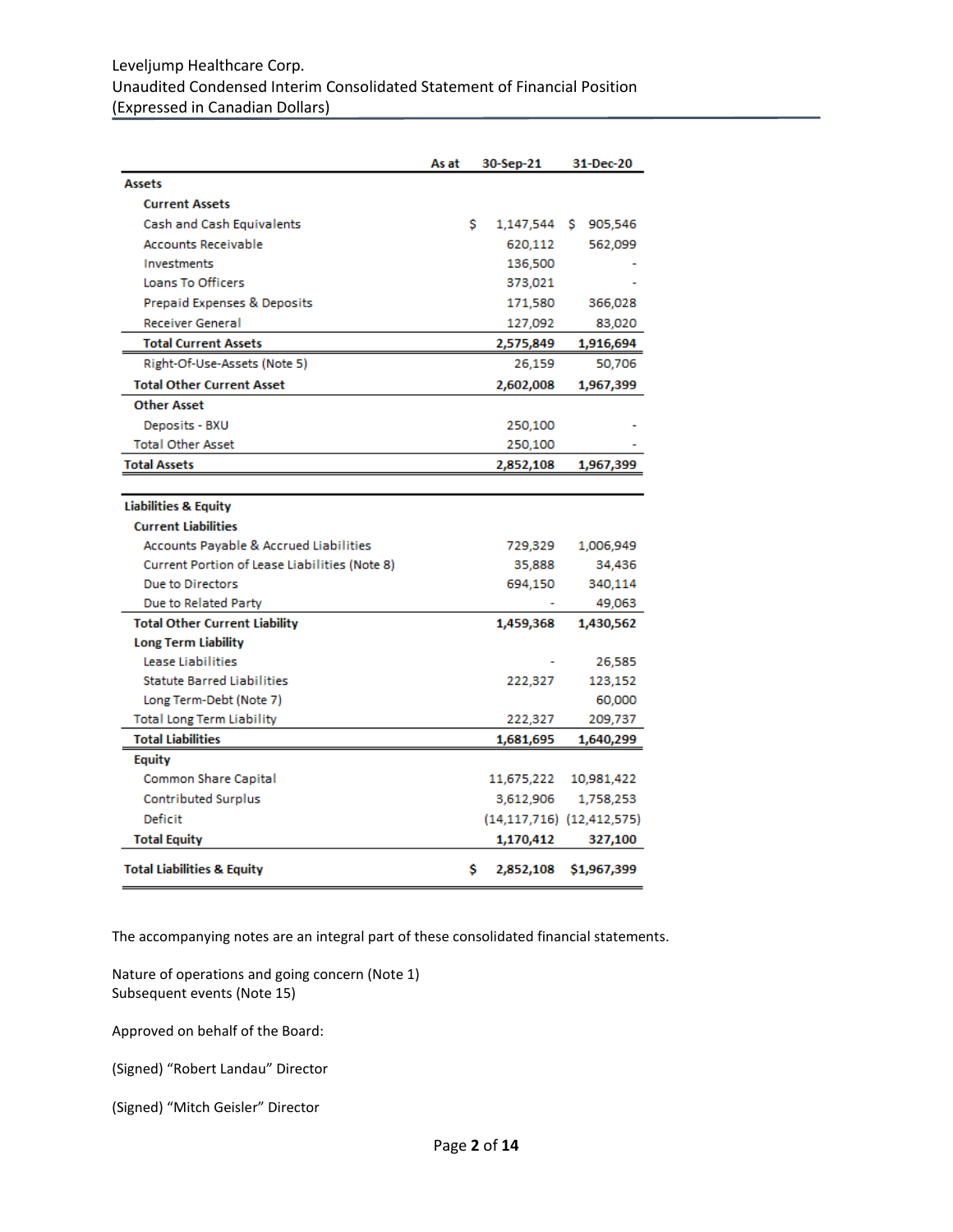## Leveljump Healthcare Corp. Unaudited Condensed Interim Consolidated Statements of Income (Loss) and Comprehensive Income (Loss)

(Expressed in Canadian Dollars)

|                                                                | Three months ended     |              | Nine months ended |             |  |
|----------------------------------------------------------------|------------------------|--------------|-------------------|-------------|--|
| As at                                                          | 30-Sep-21<br>30-Sep-20 |              | 30-Sep-21         | 30-Sep-20   |  |
| <b>Revenues</b>                                                |                        |              |                   |             |  |
| <b>Admin and Other Revenue</b>                                 | s<br>47,708            | $$19,749$ \$ | 101,032           | 70,212<br>s |  |
| <b>Teleradiology Revenue</b>                                   | 1,691,757              | 1,498,626    | 4,823,527         | 3,903,277   |  |
| <b>Total Revenue</b>                                           | 1,739,465              | 1,518,375    | 4,924,559         | 3,973,488   |  |
| <b>Cost of Sales</b>                                           |                        |              |                   |             |  |
| <b>Internet Connectivity</b>                                   | 3,390                  | 3,000        | 10,467            | 10,050      |  |
| <b>Medical Director Expenses</b>                               | 18,200                 | 12,350       | 44,950            | 35,040      |  |
| <b>Medical Imaging Software</b>                                | 33,243                 | 17,916       | 85,025            | 47,981      |  |
| <b>Reading Fees</b>                                            | 1,328,386              | 1,198,901    | 3,799,012         | 3,121,658   |  |
| <b>Total Cost Of Goods Sold</b>                                | 1,383,219              | 1,232,167    | 3,939,454         | 3,214,730   |  |
| <b>Gross Profit</b>                                            | 356,245                | 286,208      | 985,105           | 758,759     |  |
| <b>Expenses</b>                                                |                        |              |                   |             |  |
| <b>Advertising &amp; Marketing</b>                             | 238,249                | (138)        | 620,486           | 3,102       |  |
| Amortization & Depreciation                                    | 8,183                  | 8,183        | 24,548            | 24,548      |  |
| General & Administrative                                       | 36,703                 | 28,782       | 97,508            | 62,904      |  |
| Insurance                                                      | 30,238                 | 7,217        | 73,856            | 15,086      |  |
| <b>Professional Fees</b>                                       | 69,060                 | 64,175       | 293,082           | 135,444     |  |
| Rent                                                           | 2,811                  | 2,703        | 8,432             | 7,804       |  |
| Salaries & Wages                                               | 320,614                | 92,327       | 923,551           | 280,187     |  |
| <b>Uncategorized Expense</b>                                   |                        | ۰            |                   | (42, 914)   |  |
| <b>Total Operating Expenses</b>                                | 705,858                | 203,248      | 2,041,463         | 486,162     |  |
| <b>Total Ordinary Income/Expense</b>                           | (349, 613)             | 82,960       | (1,056,358)       | 272,597     |  |
| <b>Other Income/Expense</b>                                    |                        |              |                   |             |  |
| <b>Other Income</b>                                            |                        |              |                   |             |  |
| <b>Debt Forgiveness</b>                                        |                        |              | 20,000            |             |  |
| <b>Other Expense</b>                                           |                        |              |                   |             |  |
| <b>Finance Costs</b>                                           | 2,495                  | 16,903       | 8,742             | 50,061      |  |
| <b>Flow Capital Royalty</b>                                    |                        | 34,096       |                   | 93,349      |  |
| Foreign Exchange Gain/Loss                                     | (5, 432)               | 974          | (1,481)           | 2,336       |  |
| <b>Other Miscellaneous Expense</b>                             | (32, 201)              | 22,788       | (46, 177)         | 21,625      |  |
| <b>Stock Based Compensation</b>                                | 104,732                |              | 707,753           |             |  |
| Write-Off of A/P                                               |                        |              | (54)              |             |  |
| <b>Total Other Expense</b>                                     | 69,594                 | 74,761       | 668,783           | 167,372     |  |
| Net Profit / (Loss)                                            | (419, 207)             | 8,199        | (1,705,141)       | 105,224     |  |
| Basic and diluted net comprehensive income (loss) per share    | 0.01                   | $51.24 -$    | 0.04              | 657.65      |  |
| Weighted average common shares outstanding - basic and diluted |                        |              |                   |             |  |
| (Note 15)                                                      | 50,933,921             | 160          | 45,896,470        | 160         |  |

The accompanying notes are an integral part of these consolidated financial statements.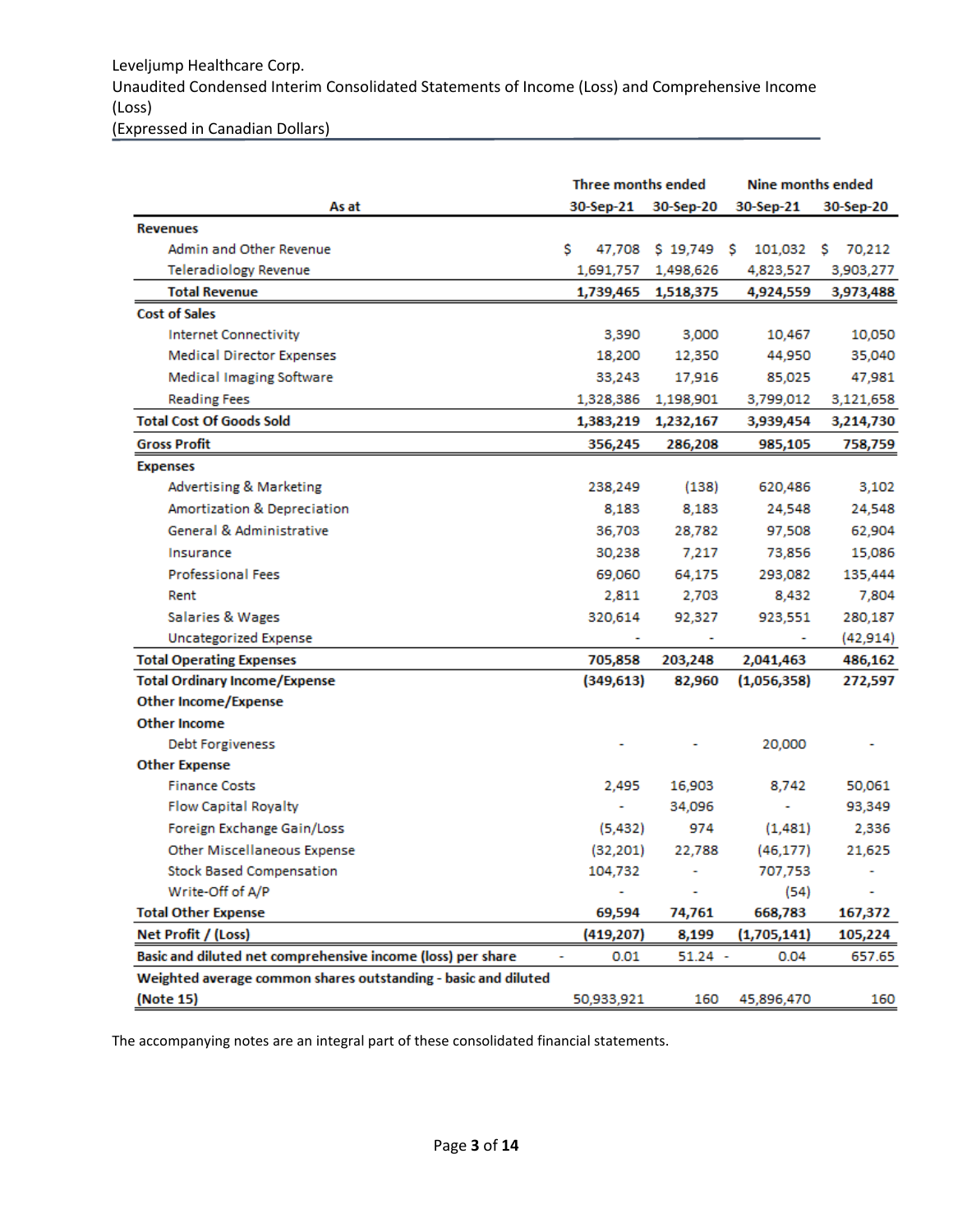|                                                     | <b>Nine months ended</b> |                        |  |            |
|-----------------------------------------------------|--------------------------|------------------------|--|------------|
|                                                     |                          | 30-Sep-21<br>30-Sep-20 |  |            |
| <b>Operating activities</b>                         |                          |                        |  |            |
| Comprehensive income (loss)                         |                          | $$(1,705,141)$ \$      |  | 122,194    |
| Adjustements for:                                   |                          |                        |  |            |
| Depreciation and Amortization                       |                          | 24,548                 |  | 24,548     |
| Credit Card for operating expenses                  |                          | 739                    |  |            |
| Interest accrued on director loan                   |                          |                        |  | 4,559      |
| Stock based compensation                            |                          | 707,753                |  |            |
|                                                     |                          | (972, 101)             |  | 151,301    |
| Changes in non-cash working capital items           |                          |                        |  |            |
| Accounts receivable                                 |                          | (58, 012)              |  | (34, 777)  |
| HST receivable/payable                              |                          | (44, 571)              |  | (23, 585)  |
| Prepaid expenses and deposits                       |                          | 194,449                |  | (15, 553)  |
| Accounts payable and accrued liabilities            |                          | 76,880                 |  | 41,808     |
| Net cash (used in) provided by operating activities | s                        | $(803, 356)$ \$        |  | 119,194    |
|                                                     |                          |                        |  |            |
| <b>Investing Activities</b>                         |                          |                        |  |            |
| <b>Investment in Subsidiaries</b>                   |                          | (386, 600)             |  |            |
| Net cash provided by (used in) investing activities |                          | (386, 600)             |  |            |
| <b>Financing Activities</b>                         |                          |                        |  |            |
| Advances to parent company                          |                          |                        |  | (90, 168)  |
| Loans from directors                                |                          |                        |  | (13, 435)  |
| Lease payments                                      |                          | (25, 132)              |  | (19, 679)  |
| Proceeds from Long Term Debt                        |                          |                        |  | 40,000     |
| Proceeds from Short term debt                       |                          |                        |  | 25,000     |
| Repayments of Long-term debt                        |                          | (60,000)               |  | (48, 452)  |
| Loans to directors                                  |                          | (373, 021)             |  |            |
| Advances (to)/from related party                    |                          | (49,063)               |  |            |
| Sale of common shares and warrants                  |                          | 1,840,700              |  |            |
| Other current liability                             |                          | 98,470                 |  |            |
| Net cash provided by (used in) financing activities | s                        | 1,431,953 \$           |  | (106, 734) |
| Increase/(Decrease) in cash                         |                          | 241,997                |  | 12,460     |
| Cash (Bank Overdraft), beginning of period          | \$                       | 905,546 \$             |  | (2, 103)   |
| Cash (Bank Overdraft), end of period                | \$                       | 1,147,544 \$           |  | 10,357     |

The accompanying notes are an integral part of these consolidated financial statements.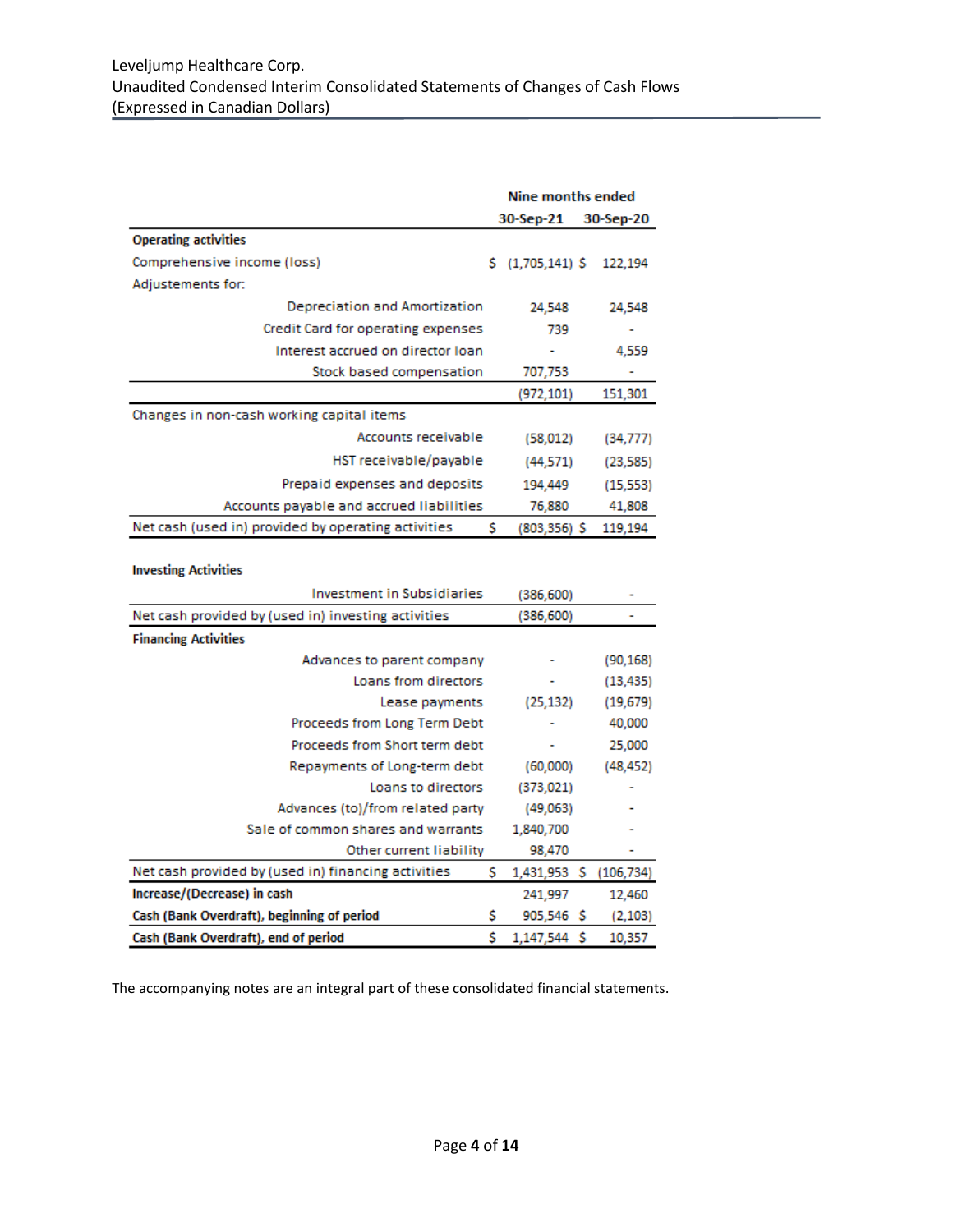#### Leveljump Healthcare Corp. Unaudited Condensed Interim Consolidated Statements of Changes in Equity (Expressed in Canadian Dollars)

|                                                             | <b>Common Share Capital</b>    |                         |                            |    |                                |                                          |
|-------------------------------------------------------------|--------------------------------|-------------------------|----------------------------|----|--------------------------------|------------------------------------------|
|                                                             | <b>Number of common shares</b> | <b>Amount</b>           | <b>Contributed Surplus</b> |    |                                | <b>Deficit Total Equity (Deficiency)</b> |
| Balance, December 31, 2019                                  | 160                            | \$130,669               | Ŝ                          | Ś. | $(849, 533)$ \$                | (718, 864)                               |
| Common shares and warrants issued for cash (Note 11)        | 8,700,511                      | 2,679,758               | 1,235,472                  |    |                                | 3,915,230                                |
| Common shares and warrants issued pursuant to royalty buy-  | 1,111,111                      | 342,222                 | 157,778                    |    |                                | 500,000                                  |
| Share issuance costs                                        | $\overline{\phantom{a}}$       | (471, 527)              |                            |    |                                | $-471,527$                               |
| Issuance of shares, warrants and options on RTO transaction | 30,302,618                     | 8,400,700               | 84,500                     |    |                                | 8,485,200                                |
| Shares and warrants issued to agents                        | 250,000                        | 77,000                  | 35,500                     |    |                                | 112,500                                  |
| Fair value of broker options issued to agents               |                                | (177, 400)              | 177,400                    |    |                                | $\sim$                                   |
| Stock-based compensation                                    |                                |                         | 67,603                     |    |                                | 67,603                                   |
| Net loss for the year                                       |                                |                         | $\tilde{\phantom{a}}$      |    | (11,563,042)                   | (11,563,042)                             |
| Balance, December 31, 2020                                  |                                | 40,364,400 \$10,981,422 |                            |    | \$1,758,253 \$ (12,412,575) \$ | 327,100                                  |
| Common shares issued                                        | 294,444                        | 68,000                  |                            |    |                                | 68,000                                   |
| Stock-based compensation                                    |                                |                         | 392,758                    |    |                                | 392,758                                  |
| Net loss for the quarter                                    |                                |                         |                            |    | (716, 806)                     | (716, 806)                               |
| <b>Balance, March 31, 2021</b>                              |                                | 40,658,844 \$11,049,422 |                            |    | \$2,151,011 \$ (13,129,381) \$ | 71,052                                   |
| Common shares issued                                        | 10,002,000                     | 1,500,800               | $\overline{\phantom{a}}$   |    |                                | 1,500,800                                |
| Stock-based compensation                                    |                                |                         | 210,263                    |    |                                | 210,263                                  |
| <b>Issuance of warrants and options</b>                     |                                | (1,080,000)             | 1,115,400                  |    |                                | 35,400                                   |
| Net loss for the quarter                                    |                                |                         |                            |    | (569, 128)                     | (569, 128)                               |
| <b>Balance, June 30, 2021</b>                               |                                | 50,660,844 \$11,470,222 |                            |    | \$3,476,674 \$ (13,698,509) \$ | 1,248,387                                |
| Common shares issued                                        | 600,000                        | 205,000                 |                            |    |                                | 205,000                                  |
| Stock-based compensation                                    |                                |                         | 104,732                    |    |                                | 104,732                                  |
| <b>Issuance of warrants and options</b>                     |                                |                         | 31,500                     |    |                                | 31,500                                   |
| Net loss for the quarter                                    |                                |                         |                            |    | (419, 207)                     | (419, 207)                               |
| Balance, September 30, 2021                                 | 51,260,844                     | 11,675,222              |                            |    | \$3,612,906 \$ (14,117,716)    | 1,170,412                                |

The accompanying notes to the consolidated financial statements are an integral part of these statements.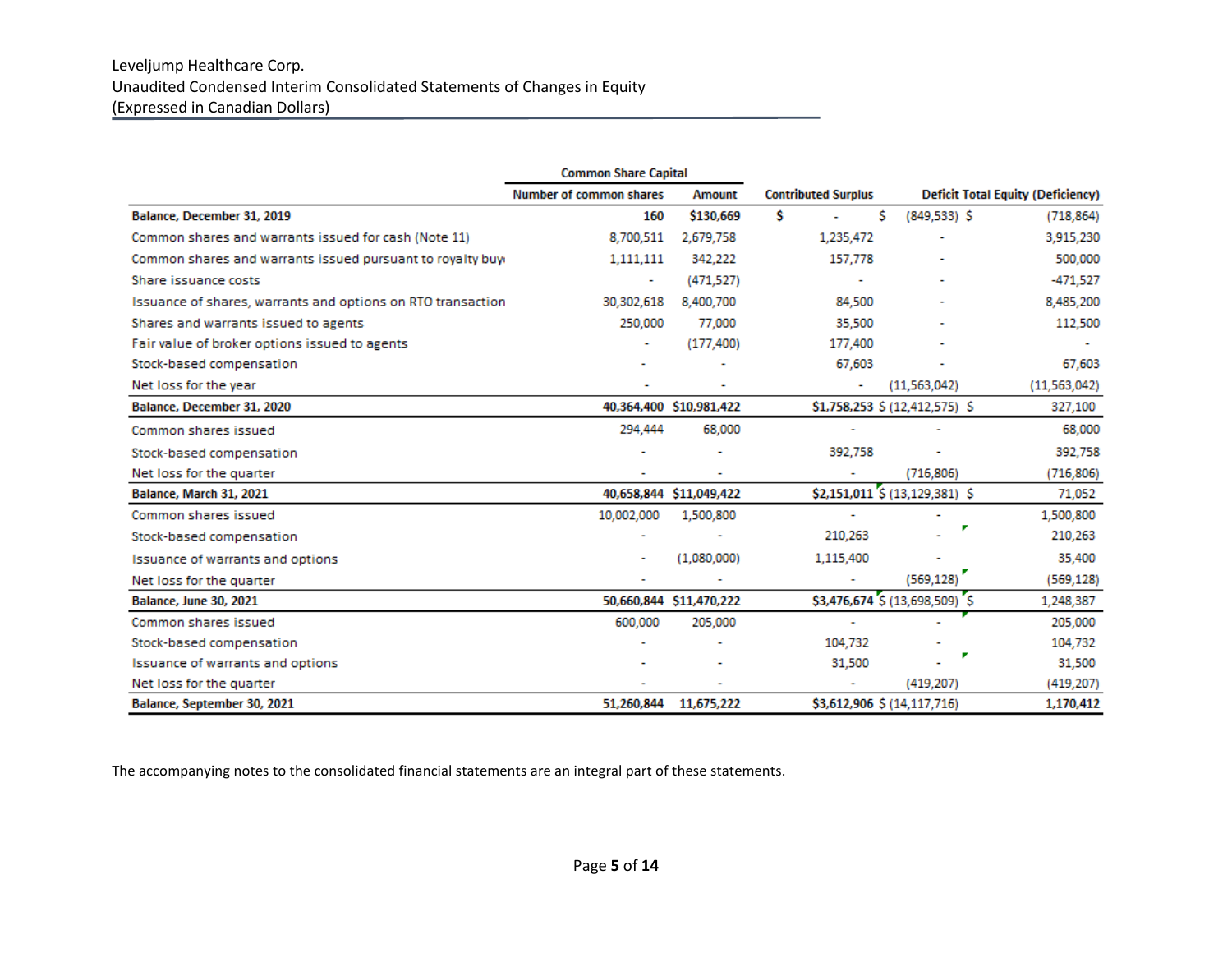### **1.** Nature of Operations and Going Concern

Leveljump Healthcare Corp. was incorporated as Good2Go2 Corp., ("G2G2") under the Canada Business Corporations Act on March 21, 2019 ("Jump" or the "Company").

The Company was classified as a Capital Pool Corporation, as defined in Policy 2.4 of the TSX Venture Exchange (the "Exchange"). The principal business of the Company was the identification and evaluation of assets or businesses with a view to completing a Qualifying Transaction ("QT").

On July 15, 2020, the Company incorporated a wholly owned subsidiary, 12199483 Canada Inc., under the Canada Business Corporations Act, for the purpose of completing its QT with Canadian Teleradiology Services, Inc. ("CTS").

On December 7, 2020, the Company closed its QT involving CTS wherein the Company acquired 100% of the issued and outstanding shares of CTS and began trading on the Exchange under the Symbol "JUMP". These consolidated financial statements reflect the continuation of the financial position, operating results and cash flows of the Company's legal subsidiary, CTS (see Reverse Take-Over Note 3).

The Company's principal business activity is providing teleradiology services. Teleradiology is the process of providing remote off site reading of radiology scans such as CT, MRI, US, and X-ray. Hospital staff scan their emergency room patients, then page the Company's radiologist on call, who can then remotely view, via secured server, the images and diagnose the patient and provide a report back to the hospital.

The Company's head office and registered office is located at 85 Scarsdale Road, Suite 304, Toronto, Ontario, M3B 2R2.

In March 2020, the World Health Organization declared coronavirus (COVID-19) a global pandemic. This contagious disease outbreak, which has continued to spread, has adversely affected workforces, economies, and financial markets globally, leading to an economic downturn. It is not possible for the Company to predict the duration or magnitude of the adverse results of the outbreak and its effects on the Company's business or ability to raise funds.

#### **Going concern**

These unaudited condensed interim consolidated financial statements have been prepared on a going concern basis which assumes the Company will continue in operations for the foreseeable future and will be able to realize its assets and discharge its liabilities and commitments in the normal course of business. Accordingly, it does not give effect to adjustments, if any, that would be necessary should the Company be unable to continue as a going concern, and therefore be required to realize its assets and liquidate its liabilities in other than the normal course of business and at amounts that may differ from those shown in these unaudited condensed interim consolidated financial statements.

For the nine months ended September 30, 2021, the Company recorded a comprehensive loss of \$1,705,141. As at September 30, 2021, the Company had an accumulated deficit of \$14,117,716 (December 31, 2020: \$12,412,575). As at September 30, 2021, the Company had working capital of \$1,116,481 (December 31, 2020: \$486,130) These conditions raise material uncertainties which cast significant doubt as to whether the Company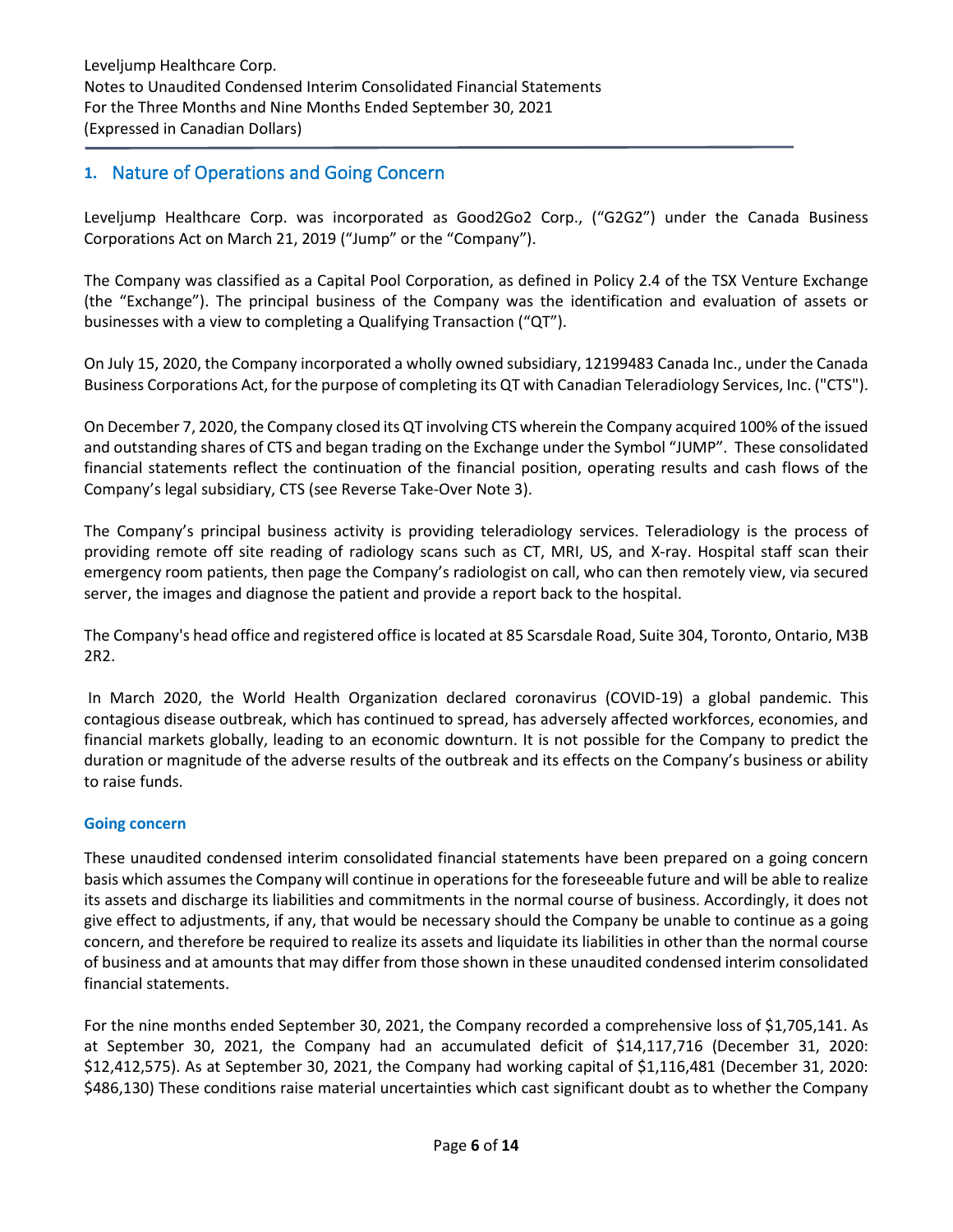Leveljump Healthcare Corp. Notes to Unaudited Condensed Interim Consolidated Financial Statements For the Three Months and Nine Months Ended September 30, 2021 (Expressed in Canadian Dollars)

will be able to continue as a going concern should it not be able to obtain the financing necessary to fund its planned revenue growth and working capital requirements.

The Company has raised funds throughout the prior and current fiscal years and has utilized these funds for working capital requirements. The ability of the Company to arrange additional financing in the future will depend in part upon the prevailing capital market conditions as well as the business performance of the Company. There can be no assurance that the Company will be successful in its efforts to arrange additional financing on terms satisfactory to the Company, nor achieve desired sales growth. If additional financing is raised by the issuance of common shares from treasury of the Company, control of the Company may change and existing shareholders may have their ownership diluted. If adequate funding is not available, the Company may be required to reduce its expansion and acquisition plans and even possibly reduce or terminate its operations.

## **2.** Significant Accounting Policies

#### **Basis of presentation**

The Company applies International Financial Reporting Standards ("IFRS") as issued by the International Accounting Standards Board ("IASB"). These unaudited condensed interim consolidated financial statements have been prepared in accordance with International Accounting Standard 34 - Interim Financial Reporting. Accordingly, they do not include all of the information required for full annual financial statements required by IFRS as issued by the IASB.

The policies applied in these unaudited condensed interim consolidated financial statements are based on IFRS issued and outstanding as of November 29, 2021, the date the Board of Directors approved the statements. The same accounting policies and methods of computation are followed in these unaudited condensed interim consolidated financial statements as compared with the most recent annual consolidated financial statements as at and for the year ended December 31, 2020. Any subsequent changes to IFRS that are given effect in the Company's annual consolidated financial statements for the year ending December 31, 2021 could result in restatement of these unaudited condensed interim consolidated financial statements.

#### **3.** Reverse Take-Over

On July 15, 2020, the Company entered into a Business Combination Agreement ("BCA") with CTS under which a reverse acquisition transaction (the "Transaction") was contemplated. Under the terms of the BCA, the Company would acquire all the issued and outstanding common shares of CTS. Upon the BCA closing on December 7, 2020, the former CTS shareholders held approximately 91% of the outstanding shares of the Company. In substance, the Transaction involves former CTS shareholders obtaining control of the Company; accordingly, the Transaction is a reverse acquisition under which CTS is identified as the accounting acquirer. The future consolidated financial statements of the combined entity therefore represent the continuation of CTS.

G2G2 did not meet the definition of a business under IFRS 3 Business Combinations ("IFRS 3") prior to the Transaction. The Transaction is therefore accounted for in accordance with IFRS 2 Share-based Payment ("IFRS 2") whereby CTS is deemed to have issued shares in exchange for the net assets of G2G2 at the fair value of the consideration received by CTS.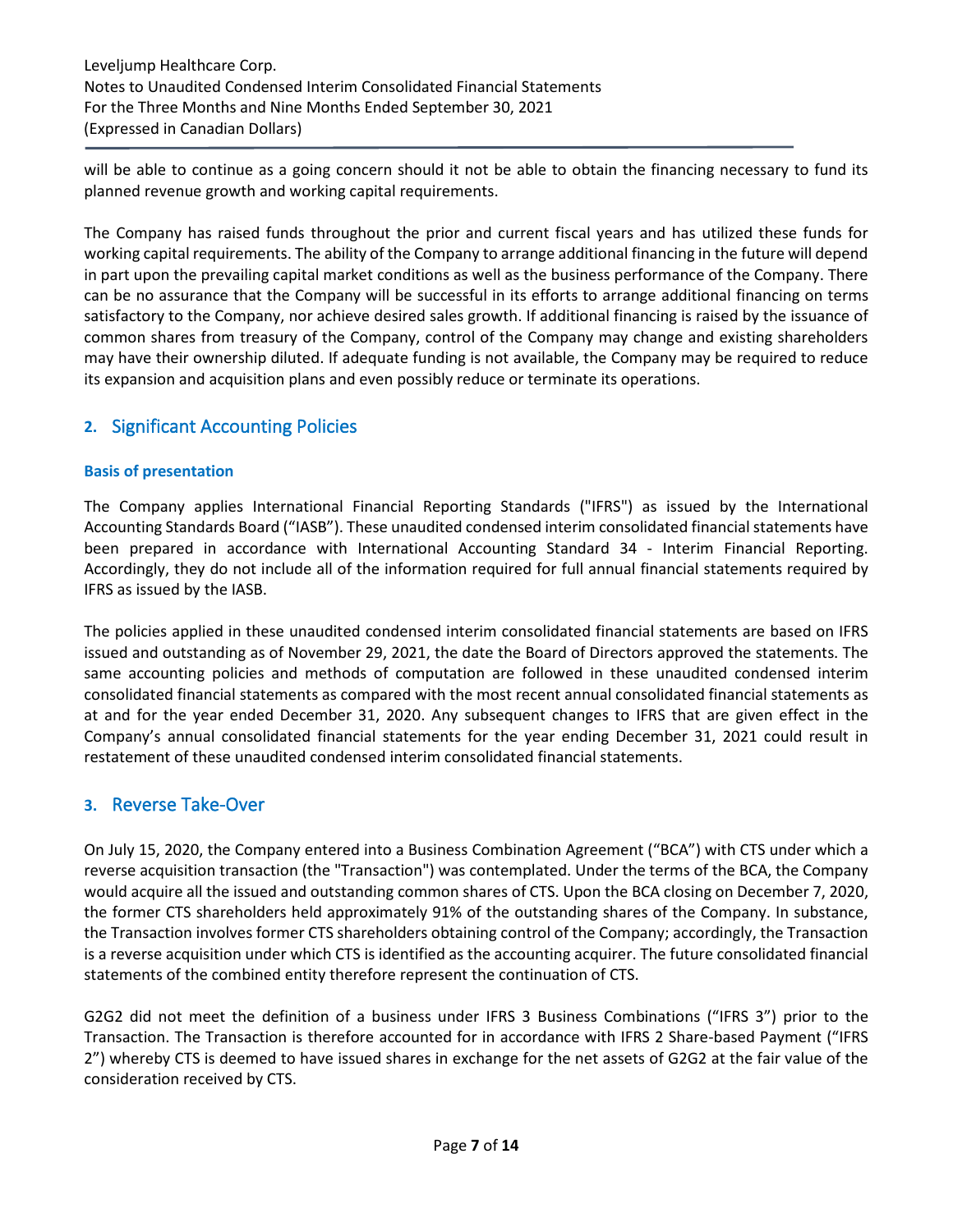As a result of this asset acquisition, a listing expense of \$8,749,541 has been recorded. This reflects the difference between the estimated fair value of consideration given is as follows:

| <b>Fair value of net assets acquired</b> |    |            |
|------------------------------------------|----|------------|
| Cash and cash equivalents                | \$ | 210,802    |
| Amounts receivable                       |    | 13,700     |
| Accounts payable and accrued liabilities |    | (143, 021) |
| Listing expense                          |    | 8,749,541  |
|                                          | \$ | 8,831,022  |
| <b>Consideration given</b>               |    |            |
| Common shares                            | \$ | 8,400,700  |
| Stock options and warrants               |    | 84,500     |
| Professional fees                        |    | 345,822    |
|                                          | Ś  | 8,831,022  |

#### **4.** Accounts Receivable

Accounts receivables are collectible from customer sales. The following is an aging analysis of the Company's trade and other receivables:

|                    |                         | <b>Aging Days</b> |          |                          |       |
|--------------------|-------------------------|-------------------|----------|--------------------------|-------|
|                    | <b>Total Receivable</b> | <b>Current</b>    | 31 to 60 | 61 to 90                 | $90+$ |
| December 31, 2020  | 562.099                 | 453.669           | 99.684   | $\overline{\phantom{a}}$ | 8.746 |
| September 30, 2021 | 620.112                 | 600,979           | 18.346   | (169)                    | 956   |

As at September 30, 2021 and December 31, 2020, no impairment was recorded for any portion of the trade receivables.

The Company held no collateral for any receivable amounts outstanding as of September 30, 2021 and December 31, 2020.

## **5.** Right-of-use Assets

| Balance, December 31, 2019  | \$83,437  |
|-----------------------------|-----------|
| Amortization                | (32, 731) |
| Balance, December 31, 2020  | \$50,706  |
| Amortization                | (24, 547) |
| Balance, September 30, 2021 | \$26,159  |

Right-of-use assets consist of office space and computers. Computers are amortized over 36 months and office space is amortized over 36 months.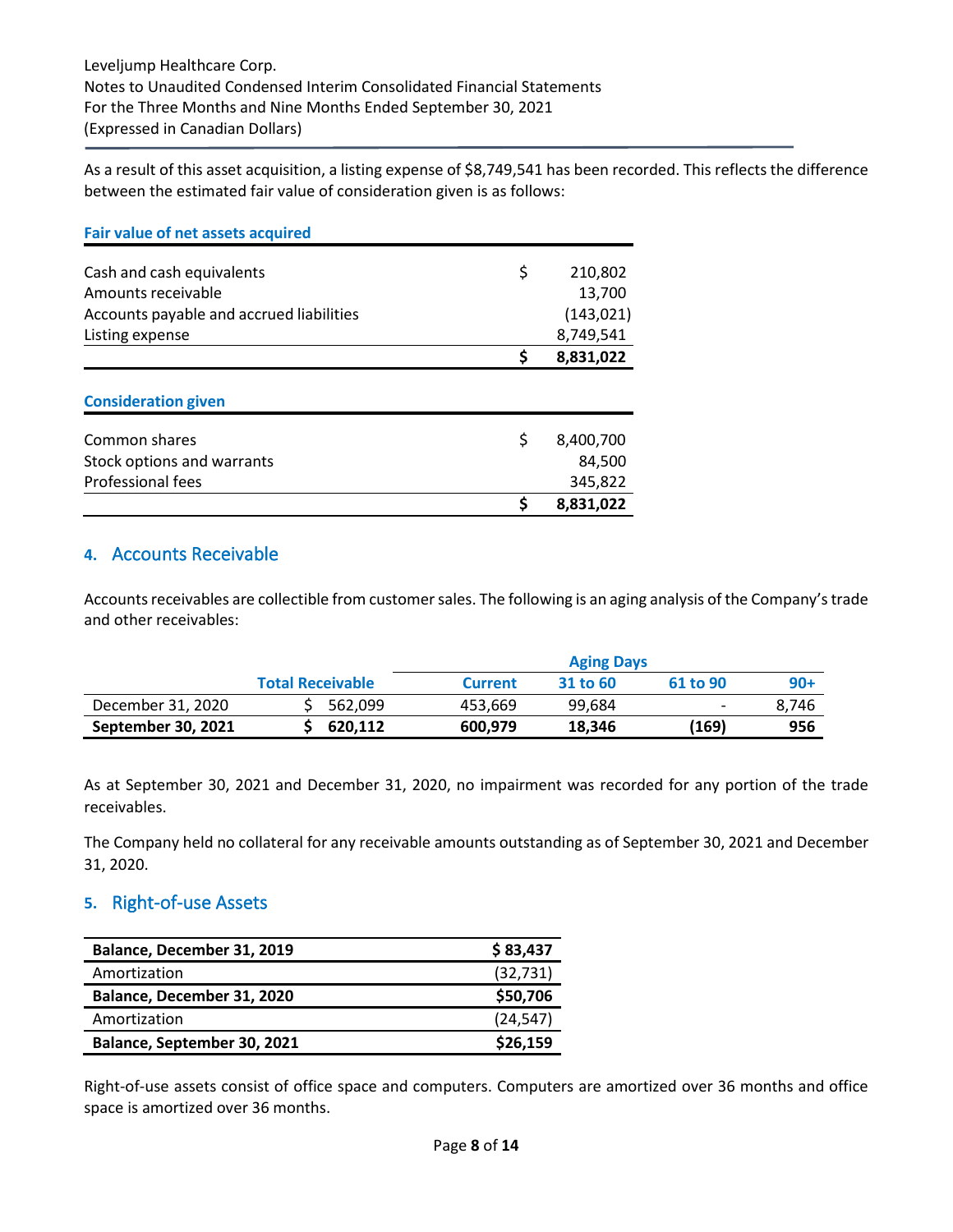## **6.** Accounts Payable and Accrued Liabilities

Accounts payable and accrued liabilities of the Company are principally comprised of amounts outstanding for subcontracted radiologists and for other amounts relating to operating activities.

|                            | <b>September 30, 2021</b> | <b>December 31, 2020</b> |  |
|----------------------------|---------------------------|--------------------------|--|
| <b>Accounts Payable</b>    | \$629,107                 | 921,681                  |  |
| <b>Accrued Liabilities</b> | 100.222                   | 85,268                   |  |
|                            | \$729,329                 | \$1,006,949              |  |

The standard maturity terms of the Company's accounts and other payables are 30 to 60 days.

## **7.** Long Term Debt

The Company had a term loan from iCapital Financial Services Corp. ("iCapital") that was issued on December 5, 2018 for a principal amount of \$100,000 with a total cost of borrowing of \$43,000. On May 8, 2019, the Company borrowed an additional \$80,000 from iCapital with a total cost of borrowing of \$34,400. On December 15, 2020, the Company repaid the balances due on the loans from iCapital.

During the year ended December 31, 2020, the Company incurred interest of \$45,869 (2019 - \$34,245) on the loans from iCapital.

On April 17, 2020, the Company entered the Canada Emergency Business Account ("CEBA") loan with TD Canada Trust for \$40,000. The initial term of the loan is until December 31, 2022, and if paid in full by that time no interest will be due under the loan and the Company will only be required to pay back \$30,000. If the loan is not paid in full by December 31, 2022 it will convert into a three-year term loan with interest at 5%.

On December 30, 2020, the Company received the CEBA extension loan of \$20,000 so the full CEBA loan now has a balance of \$60,000, and if paid back by December 31, 2022 only \$40,000 will need to be repaid.

On May 10, 2021 the Company repaid the required \$40,000 CEBA amount and the loan is now discharged.

#### **8.** Lease Liabilities

The Company's leases end in July and August 2022. The aggregate lease payment is \$3,732/month.

On August 1, 2019, the Company entered into a lease agreement with Capitol Building Properties with respect to its head office location. The lease expires on July 31, 2022.

On August 12, 2019, the Company entered into a lease agreement with Dell, with respect to two computer servers. The lease expires on August 11, 2022.

**June 30, 2021 December 31, 2020**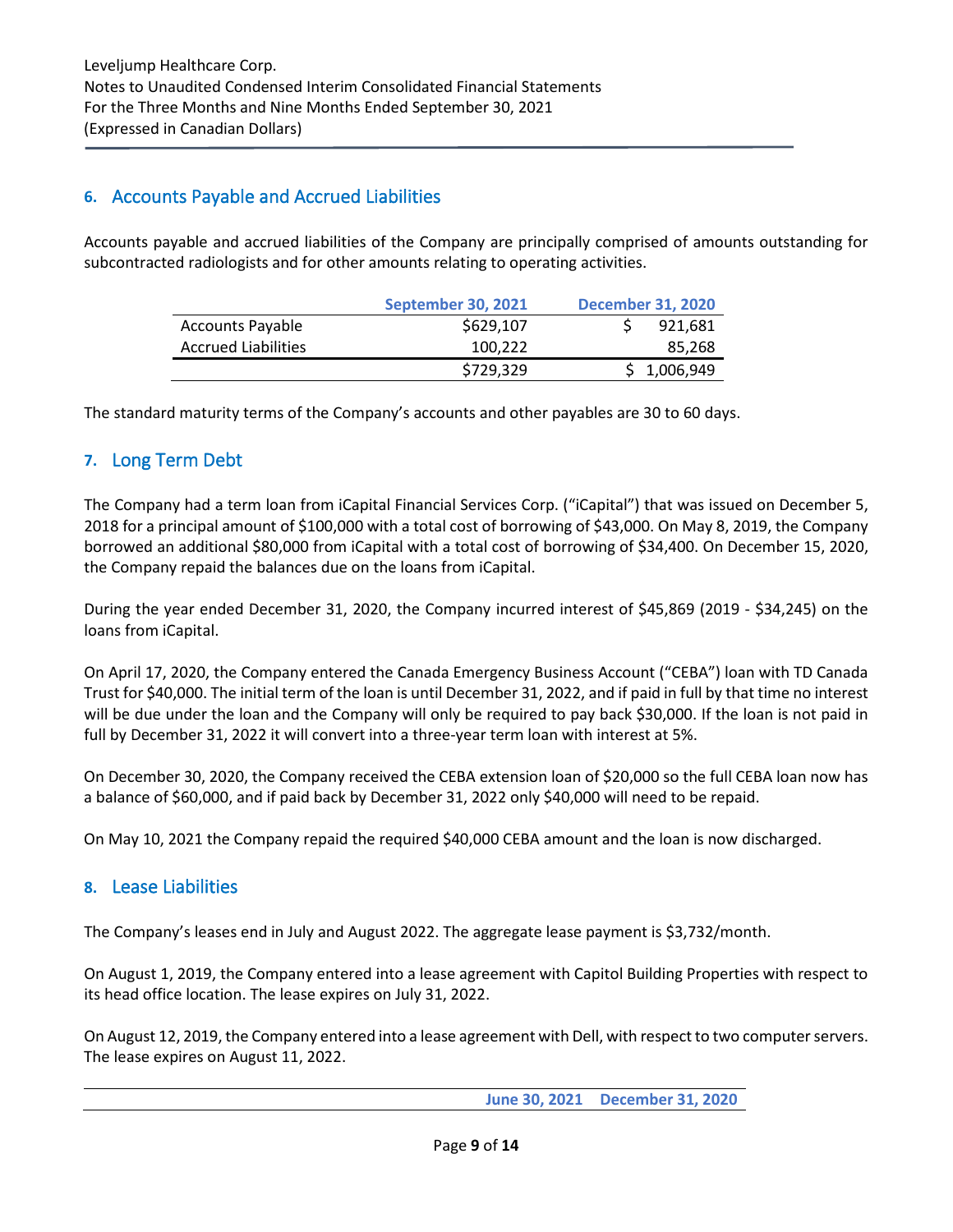Leveljump Healthcare Corp. Notes to Unaudited Condensed Interim Consolidated Financial Statements For the Three Months and Nine Months Ended September 30, 2021 (Expressed in Canadian Dollars)

| <b>Current Portion</b> | \$35,888       | \$34,436 |
|------------------------|----------------|----------|
| Non-current Portion    | $\blacksquare$ | 26,585   |
|                        | \$35,888       | \$61,021 |

#### **9.** Common Share Capital

#### Authorized Share Capital

Unlimited number of common shares, with no par value.

#### Common Shares Issued

|                                                               | Number of common<br>shares | Amount           |
|---------------------------------------------------------------|----------------------------|------------------|
| Balance, December 31, 2019 and September 30, 2020             | 160                        | \$130,653        |
|                                                               |                            |                  |
| Balance, December 31, 2020                                    | 40,364,400                 | \$<br>10,981,422 |
| Exercise of warrants (a)                                      | 125,000                    | 22,500           |
| Exercise of options (b)                                       | 44,444                     | 8,000            |
| Shares issued for debt (c)                                    | 125,000                    | 37,500           |
| <b>Balance, March 31, 2021</b>                                | 40,658,844                 | \$<br>11,049,422 |
| Shares issued for private placement (d)                       | 10,000,000                 | 1,500,000        |
| Shares issued for debt (e)                                    | 2,000                      | 800              |
| <b>Balance, June 30, 2021</b>                                 | 50,660,844                 | \$<br>11,470,222 |
| Shares issued for private placement (f)                       | 250,000                    | 100,000          |
| Shares issued for Shaw Lens and Shaw Vision investment<br>(g) | 350,000                    | 105,000          |
| Balance, September 30, 2021                                   | 51,260,844                 | \$<br>11,675,222 |

(a) On January 22, 2021, 125,000 warrants were exercised for gross proceeds of \$22,500.

- (b) On March 11, 2021, 44,000 options were exercised for gross proceeds of \$8,000.
- (c) On February 8, 2021, 125,000 units, consisting of 1 common share and 1 warrant to purchase a common share at a price of \$0.20 good until March 31, 2024, in exchange for debt of \$37,500.
- (d) On May 12, 2021, 10,000,000 units, consisting of 1 common share and 1 warrant to purchase a common share at a price of \$0.20 good until March 31, 2024, were issued as part of a non-brokered private placement for proceeds of \$1,500,000. The fair value of the warrants granted is estimated at \$1,080,000 using the Black-Scholes model for option pricing. The assumptions underlying the fair value of the share purchase options were as follows: risk free interest rate – 0.27%; dividend yield - 0%; expected stock volatility - 90% and a warrant life - 3 years.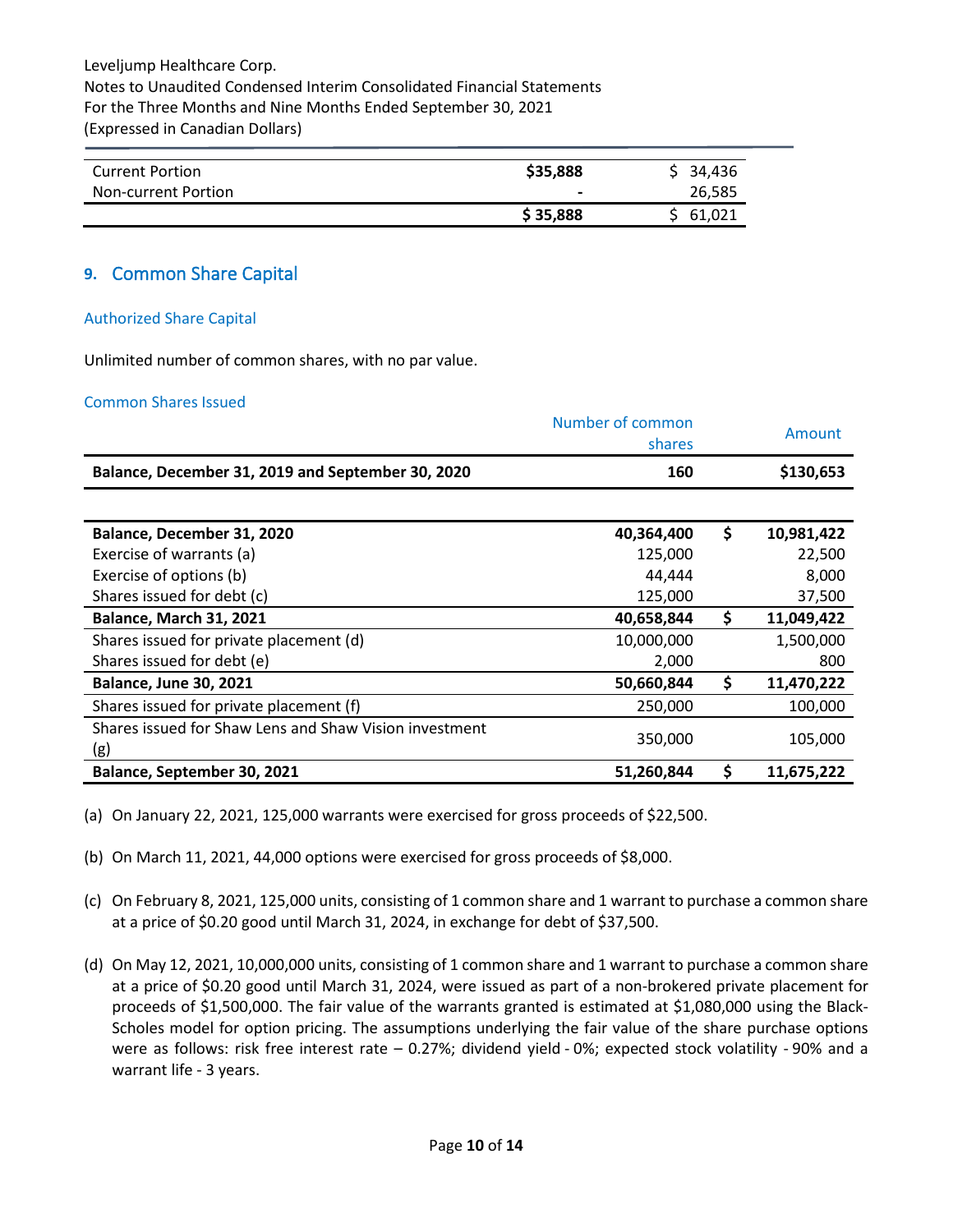- (e) On June 9, 2021, 2,000 shares were issued to employees in exchange for \$800 of bonuses.
- (f) On August 5, 2021, 250,000 shares were issued to an accredited investor at a price of \$0.40 per shares for total proceeds of \$100,000.
- (g) On August 30, 2021, 350,000 units, consisting of 1 common share and 1 warrant, good to purchase a common share at an exercise price of \$0.30 per share with an expiry of December 31, 2023, were issued at a deemed value of \$105,000. The units were issued in exchange for 23.8% ownership interest in each of Shaw Lens Inc. and Shaw Vision Inc.

#### **10.** Stock Options

The Company has a Share Option Plan (the "Plan") under which it is authorized to grant options to purchase common shares of the Company to directors, senior officers, employees and/or consultants of the Company. The aggregate number of shares of the Company which may be issued and sold under the Plan will not exceed 20% of the total number of common shares issued and outstanding as of the date of the RTO transaction. Share options are granted with a maximum term of ten years with vesting requirements at the discretion of the Board of Directors.

The Company records a charge to the statement of loss and comprehensive loss using the Black-Scholes fair valuation option pricing model with respect to a share option grant. The valuation is dependent on several estimates, including the risk-free interest rate, the level of share volatility, together with an estimate of the level of forfeiture. The level of share volatility is calculated with reference to the historic traded daily closing share price at the date of issue. Option pricing models require the input of highly subjective assumptions including the expected price volatility. Changes in the subjective input assumptions can materially affect the fair value estimate, and therefore the existing models do not necessarily provide a reliable measure of the fair value of the Company's share purchase options.

|                                                   | <b>Number of</b><br>stock<br>options | <b>Weighted</b><br>average<br>exercise<br>price |
|---------------------------------------------------|--------------------------------------|-------------------------------------------------|
| Balance, December 31, 2019 and September 30, 2020 |                                      | $$$ nil                                         |
|                                                   |                                      |                                                 |
| Balance, December 31, 2020                        | 4,245,555                            | 0.43                                            |
| Granted                                           |                                      |                                                 |
| Cancelled                                         |                                      |                                                 |
| Exercised (Note 9(b))                             | (44,000)                             | 0.18                                            |
| <b>Balance, March 31, 2021</b>                    | 4,201,556                            | 0.43                                            |
| Granted (b)                                       | 200,000                              | 0.25                                            |
| Cancelled                                         | (70,000)                             | 0.45                                            |
| <b>Balance, June 30, 2021</b>                     | 4,331,112                            | 0.42                                            |
| Granted                                           |                                      |                                                 |
| Cancelled                                         |                                      |                                                 |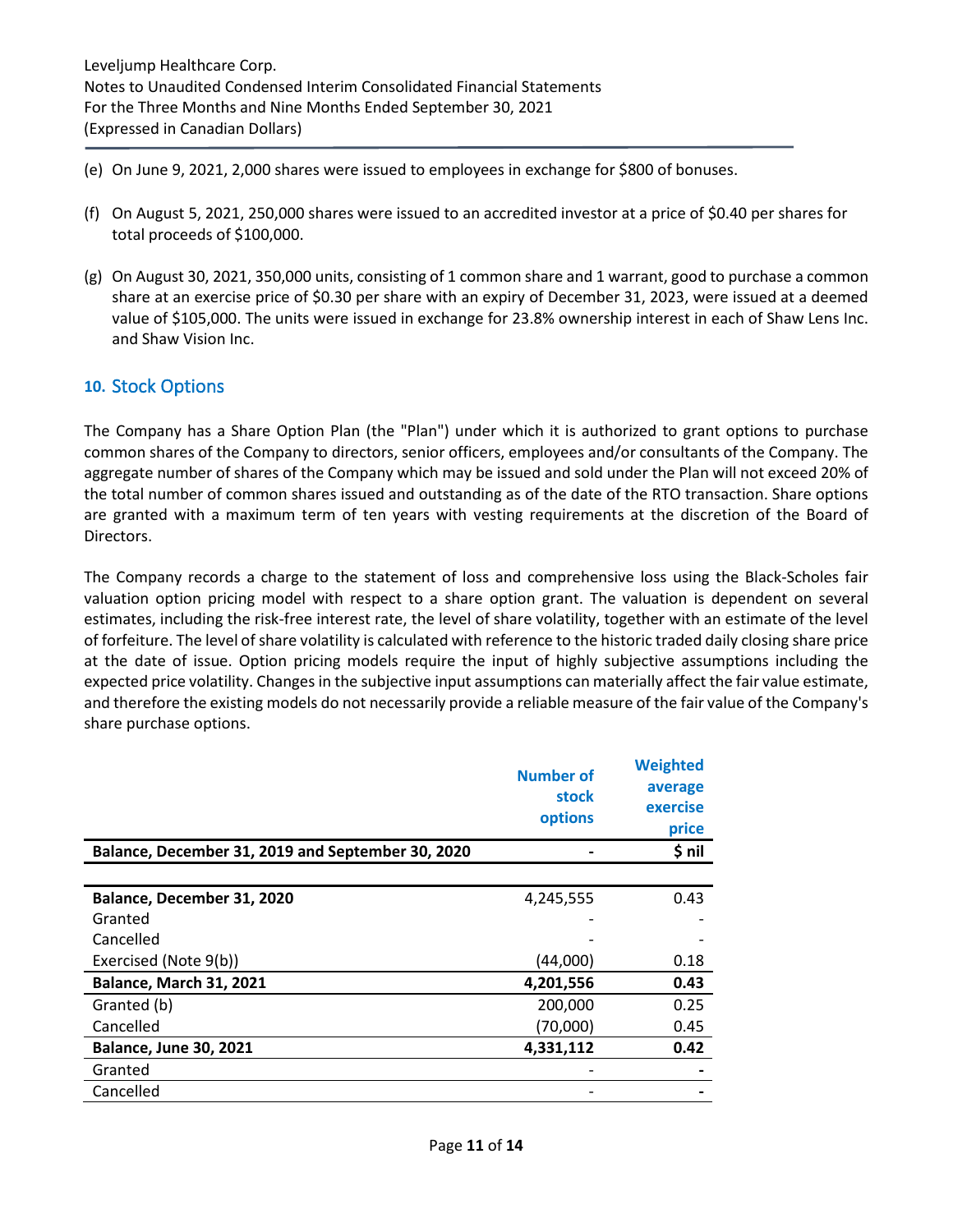| Balance, September 30, 2021 | 4,331,112 | 0.42 |
|-----------------------------|-----------|------|
|-----------------------------|-----------|------|

- (a) The portion of the estimated fair value of options granted in the prior year and vested during the three months ended September 30, 2021, amounted to \$104,732 (three months ended September 30, 2020 - \$nil).
- (b) The fair value of the stock options granted is estimated at \$35,400 using the Black-Scholes model for option pricing. The assumptions underlying the fair value of the share purchase options were as follows: risk free interest rate – 0.27%; dividend yield - 0%; expected stock volatility - 90% and an option life - 1 year.

The following table reflects the actual stock options issued and outstanding as of September 30, 2021:

| <b>Expiry date</b> | <b>Exercise price</b><br>(\$) | <b>Weighted average</b><br>remaining contractual<br>life (years) | <b>Number of</b><br>options<br>outstanding | <b>Number of</b><br>options vested<br>(exercisable) |
|--------------------|-------------------------------|------------------------------------------------------------------|--------------------------------------------|-----------------------------------------------------|
| 12-Feb-25          | 0.18                          | 3.41                                                             | 47,222                                     | 47,222                                              |
| 07-Dec-21          | 0.18                          | 0.25                                                             | 188,889                                    | 188,889                                             |
| 21-Dec-23          | 0.45                          | 2.25                                                             | 3,895,000                                  | 2,300,000                                           |
| 19-May-22          | 0.25                          | 0.50                                                             | 200,000                                    | 200,000                                             |
|                    | 0.44                          | 2.09                                                             | 4,331,112                                  | 2,736,111                                           |

#### **11.** Warrants

The following table reflects the continuity of warrants for the three months ended September 30, 2021 and 2020:

|                                             | <b>Number of</b> | <b>Weighted Average</b> |
|---------------------------------------------|------------------|-------------------------|
|                                             | <b>Warrants</b>  | <b>Exercise Price</b>   |
| Balance December 31, 2019 and September 30, |                  |                         |
| 2020                                        |                  | \$ nil                  |
|                                             |                  |                         |
| Balance, December 31, 2020                  | 10,186,622       | 0.50                    |
| Exercised (Note 9(a))                       | (125,000)        | 0.18                    |
| Granted (Note 9(c))                         | 125,000          | 0.50                    |
| Cancelled                                   |                  |                         |
| <b>Balance, March 31, 2021</b>              | 10,186,622       | 0.50                    |
| Granted (Note 9(d))                         | 10,000,000       | 0.20                    |
| <b>Balance, June 30, 2021</b>               | 20,186,622       | 0.35                    |
| Granted (Note 9(g))                         | 350,000          | 0.30                    |
| Balance, September 30, 2021                 | 20,536,622       | 0.35                    |

The following table reflects the warrants issued and outstanding as of December 31, 2020: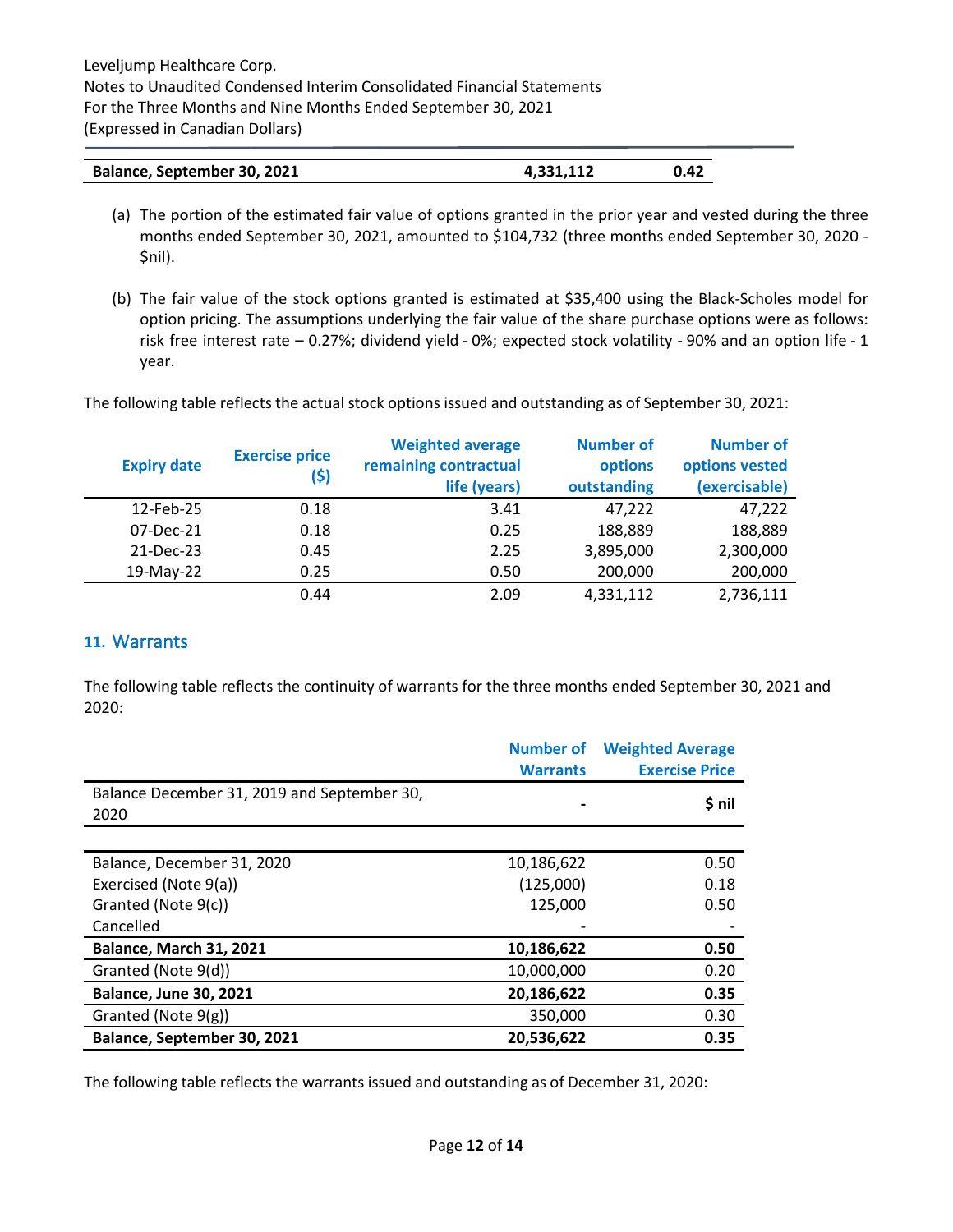|                    | <b>Exercise</b> | <b>Warrants</b> |
|--------------------|-----------------|-----------------|
| <b>Expiry date</b> | price(5)        | outstanding     |
| December 13, 2023  | \$0.50          | 10,186,622      |
| March 31, 2024     | \$0.20          | 10,000,000      |
| December 31, 2023  | \$0.30          | 350,000         |
|                    | \$0.35          | 20,536,622      |

#### **12.** Broker Options

As part of the concurrent Financing completed prior to the RTO transaction, the Company was required to issue 696,040 Broker options of the Company. Each Broker option entitles the holder to purchase a Unit of the Company at a price of \$0.45 good for 3 years. Each Unit consists of one common share and one warrant to purchase one common share at a price of \$0.50, which expires on December 13, 2023. The fair value of the 696,040 broker options granted is estimated at \$177,400 using the Black-Scholes model for option pricing. The assumptions underlying the fair value of the share purchase options were as follows: risk free interest rate - 0.32%; dividend yield - 0%; expected stock volatility - 90% and an option life - 3 years.

## **13.** Related Party Transactions

Related parties include key management being the Company's executive officers, the Board of Directors, close family members and enterprises that are controlled by these individuals as well as certain persons performing similar functions. The following related party transactions were conducted in the normal course of operations and were made on an arm's length basis:

During the three months ended September 30, 2021, Chief Executive Officer ("CEO") salary for the quarter was \$120,000 (three months ended September 30, 2020 - \$60,000) of which \$64,615 was paid in cash and \$55,385 was accrued to be paid at a later date.

During the three months ended September 30, 2021, Chief Financial Officer ("CFO") salary for the quarter was \$120,000 (three months ended September 30, 2020 - \$60,000) of which \$64,615 was paid in cash and \$55,385 was accrued to be paid at a later date.

As at September 30<sup>th</sup>, 2021, the Company has loaned the CEO \$193,021 during the year, due on demand at 0% interest, with no pre-set terms of repayment and the Company owed the CEO \$417,431 in accrued salary and expenses.

As at September 30<sup>th</sup>, 2021, the Company has loaned the CFO \$183,000 during the year, due on demand at 0% interest, with no pre-set terms of repayment and the Company owed the CFO \$276,720 in accrued salary and expenses.

#### **14.** Royalty Expense